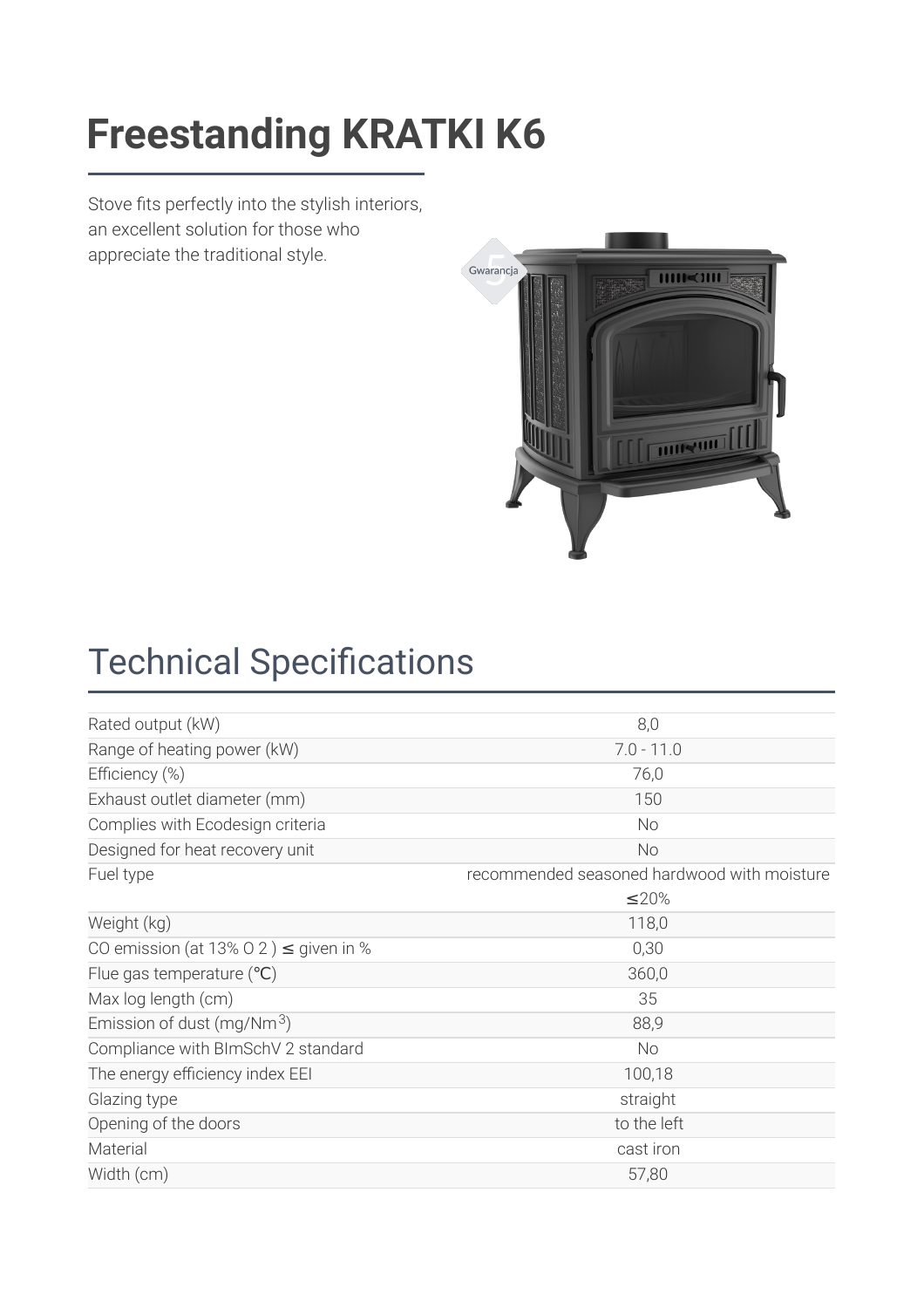| Height (cm)                                | 63,00     |
|--------------------------------------------|-----------|
| Depth (cm)                                 | 49,00     |
| External air inlet                         | <b>No</b> |
| The liner of the combustion chamber        | <b>No</b> |
| Ashpan                                     | Yes       |
| Decorative printed glass                   | <b>No</b> |
| ASDP - automatic control of the air supply | <b>No</b> |
| Turbine TURBOFAN                           | <b>No</b> |
| Water panel                                | No        |

### Features

#### **MAXIMUM USE OF ENERGY**

Maximum use of heat and trouble-free operation thanks to the walls of the device made of high quality cast iron with a thickness of 8 mm.

Combustion of fuel particles thanks to deflector, which extends the exhaust gas path.

Manual control of the combustion process through the ashpan.

#### **SAFETY AT THE HIGHEST LEVEL**

Classic front of insert is equipped with a heat-resistant ceramics that can withstand temperatures up to 800oC.

Decorative fence helps to maintain the tidiness and protects against falling out of wood.

#### **CONVENIENT TO USE**

The cold handle system allows to disassembly it when the stove is in use.

Ash drawer / ashtray, where the remains of burnt wood are gathered and grate for easy ash removal.

Reduced soot deposition through a system of pure glass (air curtain).

The possibility of different assembly, thanks to the adjustable outlet of flue gas from the back or top of the stove.

5 year warranty.

## Technical drawing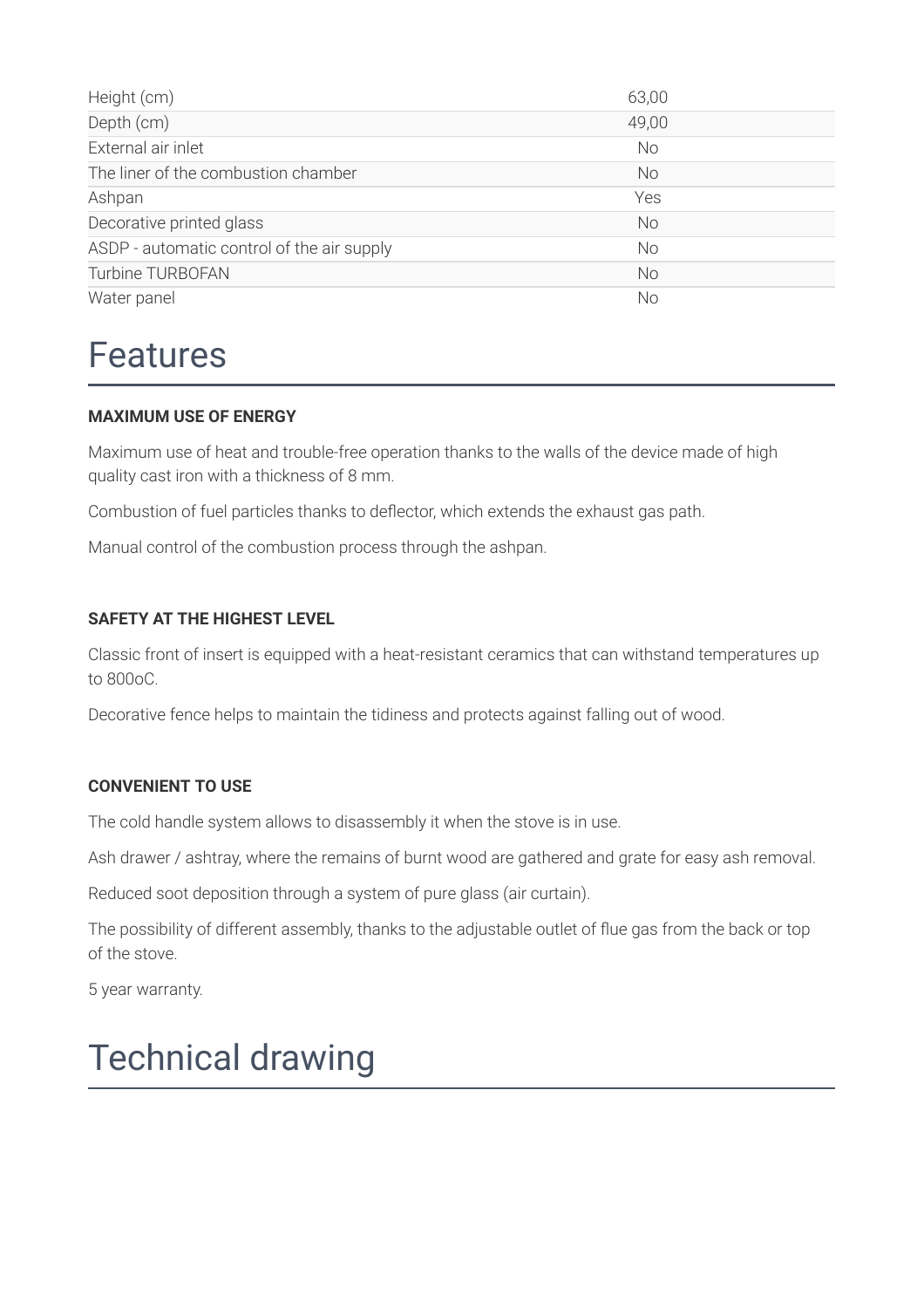

### Additional options

| Hot plates for stoves<br>Hot plates for KOZA K6, K9, K10 along with poker.                    | $100,00$ zł |
|-----------------------------------------------------------------------------------------------|-------------|
| Openwork decoration for stoves M<br>Openwork decoration for freestanding stoves K6<br>and K9  | $50,00$ zł  |
| Openwork decoration for stoves VV<br>Openwork decoration for freestanding stoves K6<br>and K9 | $50,00$ zł  |

## **Warranty**

Wszystkie produkty dostępne na www.kratki.com są fabrycznie nowe, wolne od wad fizycznych i prawnych oraz zostały legalnie wprowadzone na rynek polski. Producent udziela 5 lat gwarancji od momentu zakupu pieca na jego sprawne działanie. Ruszt i uszczelnienia kominka objęte są gwarancją na okres 1 roku od momentu zakupu pieca. Gwarancją nie jest objęta: ceramika żaroodporna. Zastosowanie pieca wolnostojącego, sposób podłączenia do komina oraz warunki eksploatacji muszą być zgodne z instrukcją obsługi.